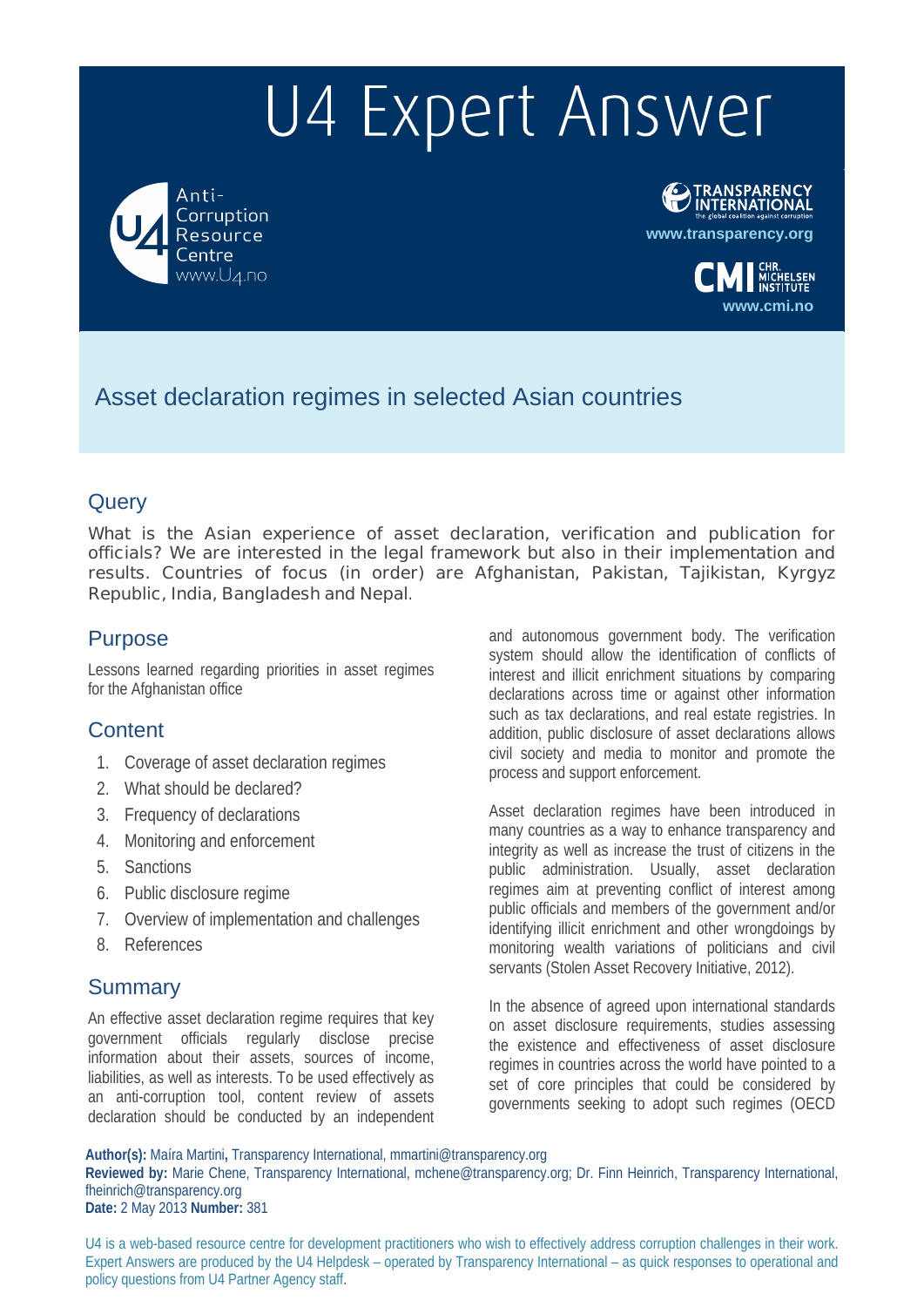2011; Transparency and Accountability Initiative 2011; Messick 2009). These include rules regarding the (i) coverage of assets declaration; (ii) types of information to be declared; (iii) frequency of filling; (iv) monitoring and enforcement, (v) sanctions; and (vi) availability of information to the wider public.

Within this framework, this answer analyses the main issues that should be covered by asset declaration regimes, highlighting how each of these issues is dealt with in law and in practice in Afghanistan, Pakistan, Tajikistan, Kyrgyz Republic, India, Bangladesh, and Nepal.

### 1. Coverage of asset declaration rules

Asset disclosure requirements should ideally cover the leadership of the three branches of government – executive, legislative and judiciary – as well as the senior career civil service bureaucracy. There are however, discussions on whether a single declaration system should be applied to all public officials and members of the government, or whether specific provisions should be developed for different categories of public officials (Stolen Asset Recovery Initiative 2012).

In addition, asset declaration regimes should take into account the risk of corrupt officials using the names of their relatives, spouses and other individuals to hide their assets. Therefore, public officials should also be required to disclose information about the assets of their spouses, children and other household members (OECD, 2011).

In the countries of interest, legal provisions governing coverage are generally comprehensive, with a wide range of public officials required to declare their assets (please see World Bank Public Accountability Mechanisms website). However, considering the challenges involved in the proper verification of declarations, a more targeted approach requiring those officials working in corruption-prone areas (e.g., politicians, heads of state, procurement officials) could help to ensure effective implementation and enforcement of the law.

### **Afghanistan**

In Afghanistan, the Constitution (Art. 154) establishes that the president, vice-president, ministers, the attorney general and judges have to declare their

# U4 Expert Answer

assets. The Law on Fighting Corruption extends this obligation to deputy ministers, directors, members of the national assembly, provincial and district councils, members of independent commissions and bodies, governors, military and police officers, prosecutors, procurement officials and auditors, as well as all highranking civil servants. Assets and income of officials' spouses, children and dependents also have to be declared. This makes it a very large filling population (more than a thousand), which certainly poses resource and capacity challenges to the effective implementation and oversight of these asset declarations.

#### Pakistan

In Pakistan, members of the parliaments and civil servants are required to declare their assets, according to the 1976 Representation of People Act and the 1964 Government Servants (Conduct) Rules, respectively. As ministers in Pakistan are required to have an elected office, they are also regulated by the Representation of People Act and therefore obliged to declare their assets as well as the assets and liabilities of their spouses and children. The head of state, on the other hand, is not required by law to declare their income and assets (World Bank 2008a).

#### Tajikistan

In Tajikistan, requirements to disclose assets cover heads of state, civil servants as well as members of the parliament. Also, according to the Anti-Corruption Law (2005), assets of family members should be included in their declarations (World Bank, 2008b).

### Kyrgyzstan

In Kyrgyzstan, according to the 2005 Law on Asset Declaration and the 2003 Anti-Corruption Law, the president, ministers, members of the parliament and civil servants are obliged to declare their assets and the assets of spouses and children. In addition, the Law on Civil Service also ascertains rules for civil servants to declare their income.

### India

In India, ministers, candidates for election, members of the parliament, and civil servants are required to disclose their assets. Legally, the president is not obliged to disclose any information, but the current president has done it voluntarily (Global Integrity Report 2011b).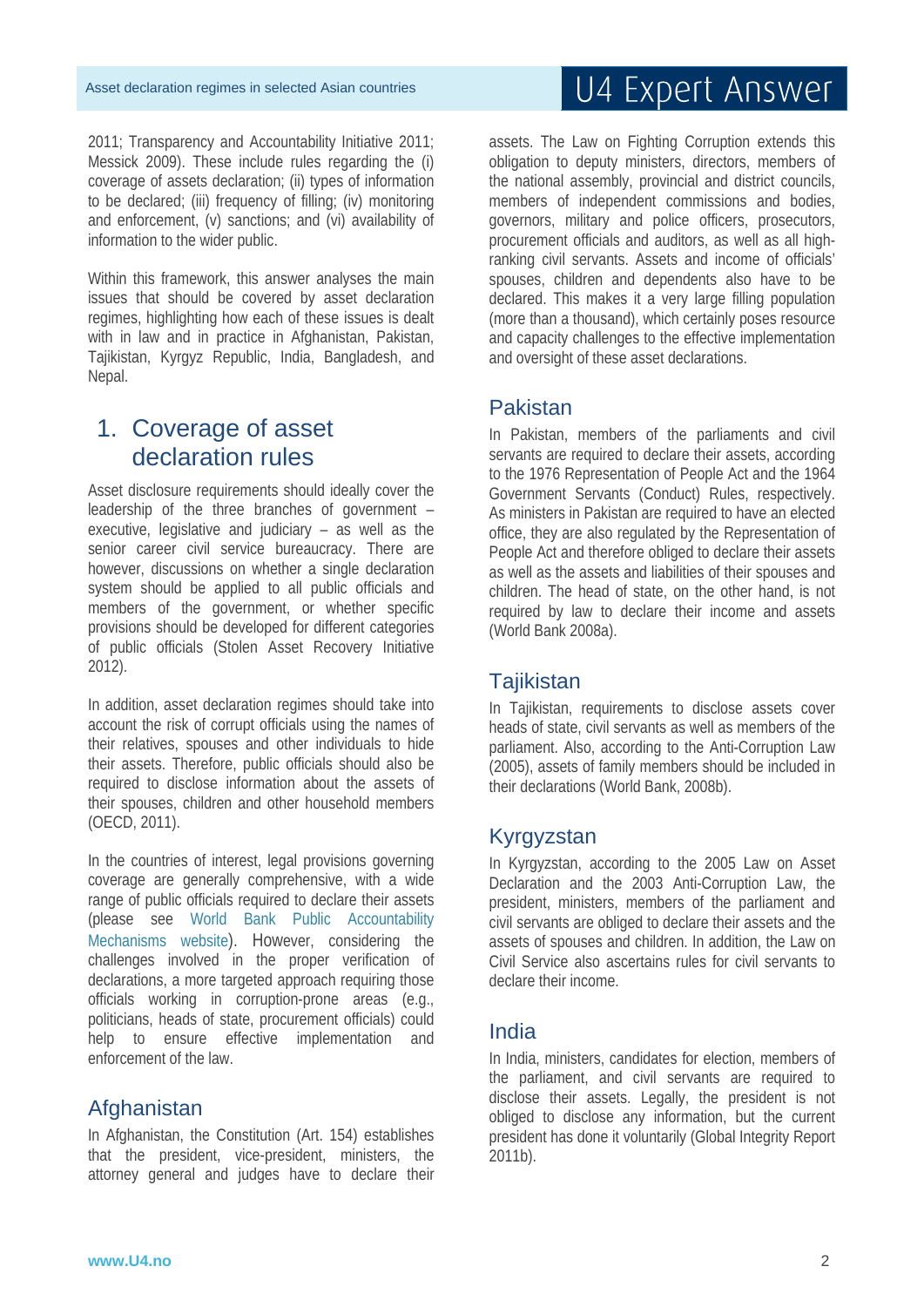#### **Bangladesh**

In Bangladesh, heads of government are not required by law to declare their assets. Candidates to the parliament have to declare their assets at the time they register their candidacy (Art. 27A (2) of the Conduct of Election Rules). However, once elected, there is no legal requirement for disclosure of assets. According to the Government Servants Conduct Rules (1979), a large number of civil servants (with a few exceptions) are required to disclose their assets, including information about their spouses and children (World Bank 2008e; Global Integrity Report 2010a).

### **Nepal**

In Nepal, all government officials, including the prime minister, ministers, members of the parliament and civil servants, are required to declare their income and assets (Commission for the Investigation of Abuse of Authority Act of 1991 and Prevention of Corruption Act of 2002). These officials are also required to disclose the assets and liabilities of their spouses and children.

### 2. What should be declared?

Asset declaration should be systematic and cover a wide range of information, including (Transparency International 2013; OECD 2011):

- Assets: personal residence; second homes, farms; financial investments such as stocks, retirement accounts, and insurance policies, among others; business assets such as private corporations and partnerships; back accounts; vehicles; and other significant movable assets, such as jewellery, arts, and cattle.
- Liabilities: All debts, obligations, loans, mortgages, guarantees, and co-signatures.
- Income from all sources, including financial investments; business assets; private sector employment; professional services, such as consultancies or other paid contracts in the public or private sector; boards and directorships; other public employments.
- Gifts, including all significant gifts, advantages, and other benefits received, including financial sponsorships and sponsored visits.

In addition, if the asset declaration system in place also aims at preventing and identifying conflicts of interests, officials should be required to declare unpaid contracts

# U4 Expert Answer

and employment; unpaid boards and directorships; participation in organisations, NGOs, and trade unions, as well as post-tenure positions and employment.

In the majority of the countries of interest, laws regarding the type of data that should be disclosed are rather comprehensive, including information on assets, liabilities, sources and values of income, and business activities. In some countries, however, the law just establishes that officials should declare their assets and liabilities without specifying which data should be disclosed.

In **Afghanistan**, for instance, high-ranking public officials, members of the government, members of the parliament and judges have to declare information on personal and business assets, bonds, shares, stocks sources of income, and positions held in profit or nonprofit entities. In addition, financial obligations and loans, as well as education expenditures, and movable properties such as goods and gold above US\$ 4,000, vehicles and machinery above US\$ 6,000 (High Office of Oversight 2009).

In **Pakistan**, members of the parliament and civil servants have to declare their assets, including information on: (i) immovable properties, such as houses, commercial businesses, a business capital in Pakistan and abroad; (ii) movable assets, such as vehicles, machinery, jewellery, and furniture; and (iii) cash in bank drafts, bank accounts, and remittances. Information on loans and debts should also be disclosed as well as on investments, stocks and shares. There are standardised forms to be filled by members of the parliament (Form XXI Statement of Assets and Liabilities), senators (Form XI Statement of Assets and Liabilities), and civil servants (Declaration of Income and Assets Form).

In **Tajikistan**, members of the government and civil servants have to include in their asset declaration information on movable and immovable properties, all sources of income, interests, as well loans and other financial liabilities, using a standardised form (Declaration on Income Tax and Property Status of State Servants, Government Resolution #289, 2005). Similar requirements are in place in the **Kyrgyz Republic** (World Bank, 2008c).

Similarly, in **India**, there is a standardised form to be used for members of the parliament (both houses) and by civil servants to declare their assets, and the law specifically prescribes the items to be covered by the declaration, including movable and immovable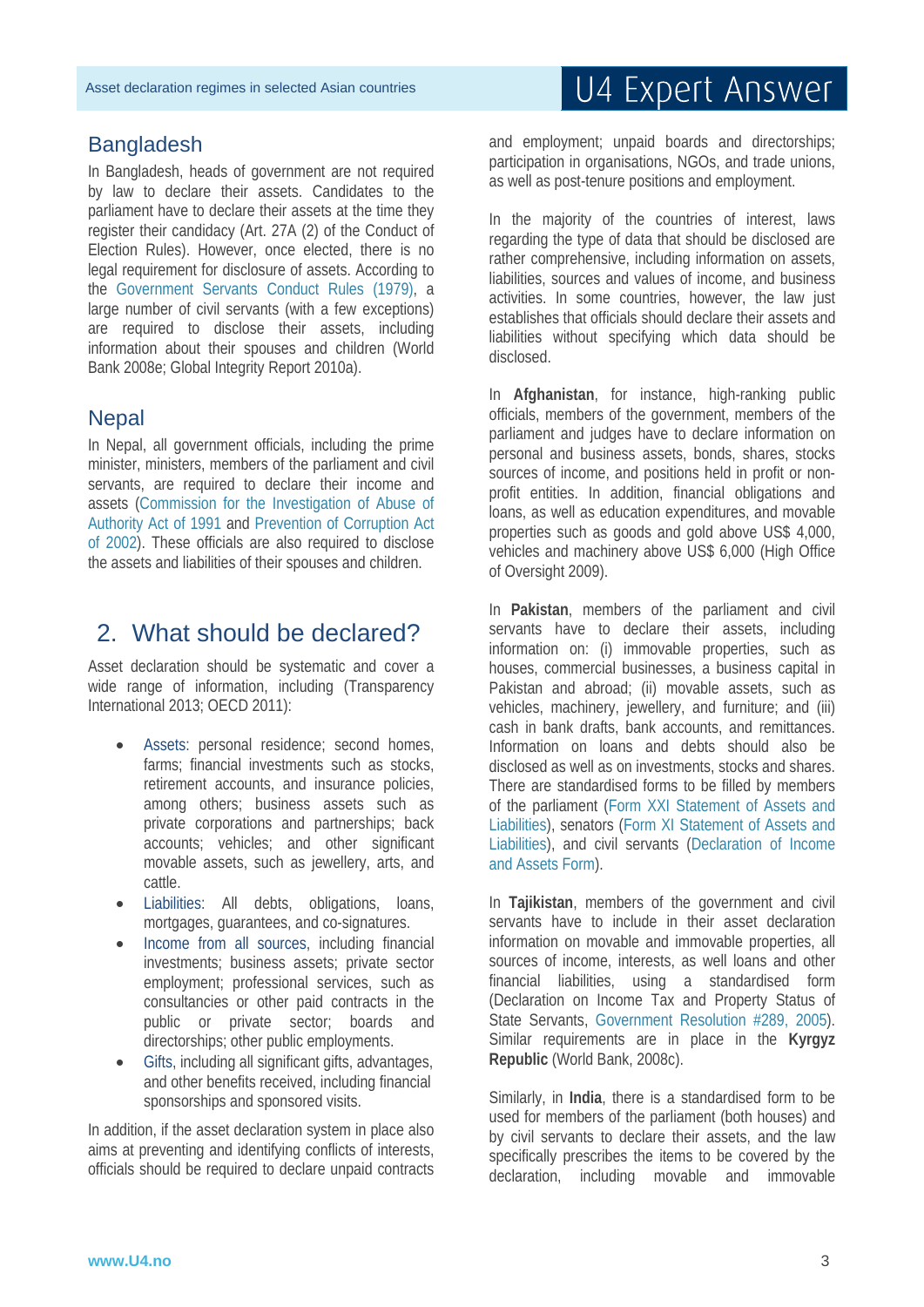properties, loans and debts, as well as all sources of income (World Bank, 2008d).

In **Bangladesh**, according to the law, candidates and civil servants have to disclose information about their assets, income, and loans. However, the law does not specify which items should be covered (World Bank 2008e). A standardised form is submitted by the Election Commission to candidates (Global Integrity Report 2010a), and the anti-corruption agency has also prepared a standardised form to be filled by their officials (UNDP AP-Intact, no year).

In **Nepal**, government officials are only required to declare the properties owned by them and by their spouses and children. There are no provisions with regards to sources of income, interests, moveable assets or liabilities (World Bank 2008f; Global Integrity Report 2009).

### 3. Frequency of declaration

In order to identify possible conflict of interest or track possible illicit enrichment, declarations should be filled on a regular basis, ideally annually. The analysis of different asset declaration regimes shows three patterns regarding the frequency of declaration (OECD 2011):

- Submissions are made periodically, annually or every two years;
- Submissions are "event-driven". Officials are required to update their initial submission whenever there is a "significant change in their holdings";
- Submissions are made twice: upon entering government and upon leaving office.

The decision on the frequency of declaration and the coverage of public officials should take into consideration the oversight agency's capacity to process and manage the information. Moreover, requirements that are unduly onerous should be avoided as they increase the risk of non-compliance (Stolen Assets Recovery Initiative, 2012).

In the countries of interest, rules regarding the frequency of declaration are relatively weak. While the great majority of countries require public officials to declare their assets upon taking office, regular declarations are still not required, making it harder to spot inconsistencies and address wrongdoing timely.

# U4 Expert Answer

In **Afghanistan**, public officials are required to declare their assets and income upon entry into the public service, annually, and upon leaving office. In addition, the High Office of Oversight and Anti-Corruption, the President or the Supreme Court can require any official to declare their assets at any time (High Office of Oversight 2009). As previously mentioned, due to the large number of officials required to declare assets in the country and the limited capacity of the implementing agency, a phased schedule with pre-determined timelines for the declaration of assets have been established (Burdescu et al. 2009).

In **Pakistan**, asset declarations must be submitted by members of the Parliament and civil servants upon taking office/on their first appointment and annually (by 30 September and 31 December respectively) (World Bank 2008a). Similarly, requirements are in place for heads of government, ministers, parliamentarians and civil servants in **Tajikistan** (World Bank 2008b).

Officials in the **Kyrgyz Republic** are required to declare their assets upon entering office, annually, within thirty days after leaving office as well as two years after leaving the position (World Bank, 2008c).

In **India**, members of the parliament have to submit their asset declaration upon taking office and upon change in assets. Civil servants are also required to declare information upon taking office, but information on immovable properties should be filled annually. In addition, according to the All India Services (Conduct) Rules, civil servants have to request permission before acquiring any immovable property, and are expected to report transactions that excess Rs. 15,000 (approx. US\$ 250) (World Bank 2008d).

In **Bangladesh**, candidates for parliament have to declare their assets as part of the requirements to register their candidacy. Once having been elected, they are no longer obliged to disclose their assets. Civil servants are required to disclose their asset upon taking office and after five years to demonstrate any significant change in wealth (World Bank 2008e).

In **Nepal**, heads of state, ministers and members of the parliament have to declare their properties (along with evidence) upon taking office and annually. Similarly, civil servants are obliged to declare their assets upon joining the civil service and on annual basis (World Bank 2008f).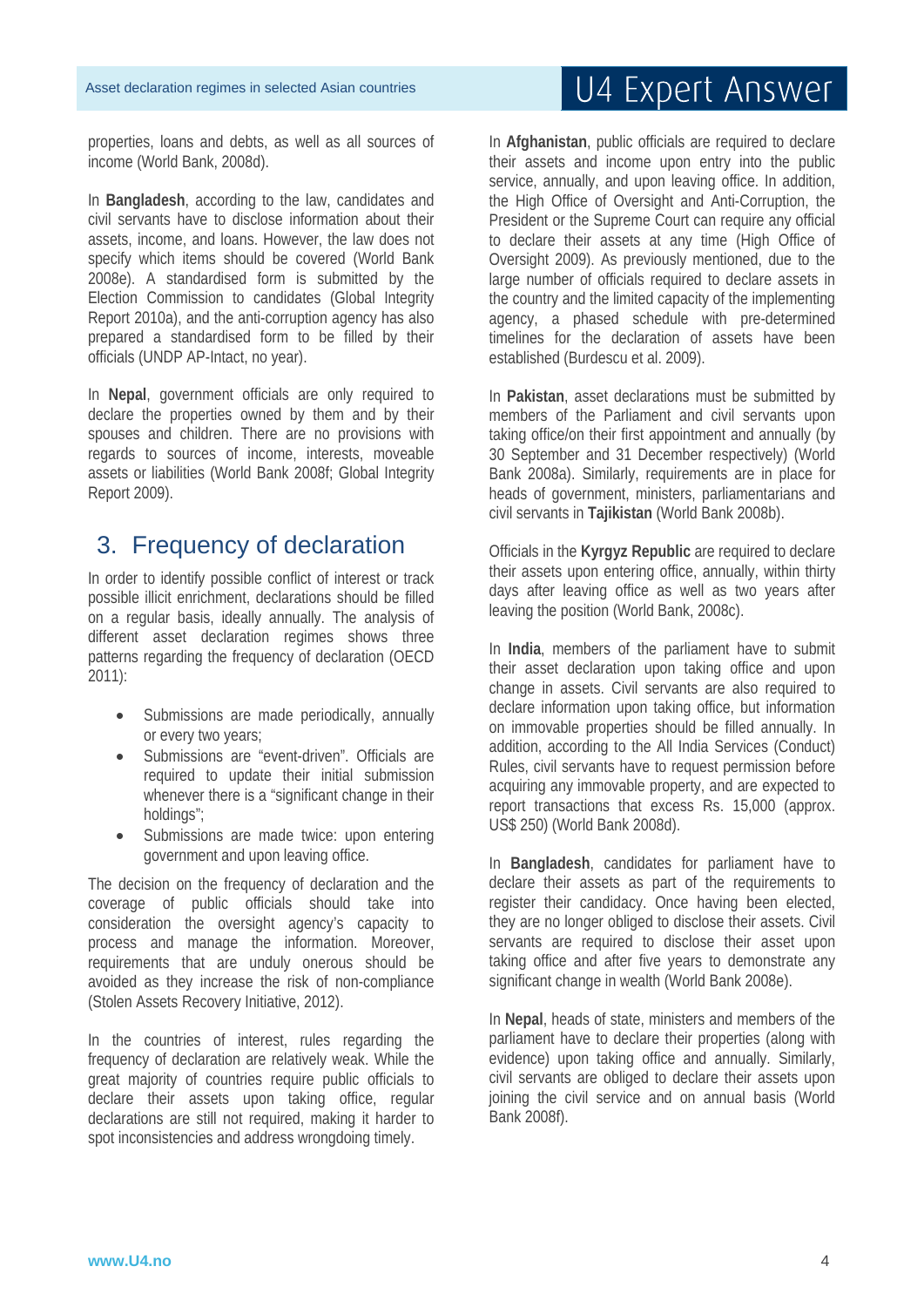### 4. Monitoring and **Enforcement**

#### Responsible agency

An effective asset declaration regime will require an independent agency to receive, review and enforce asset declaration rules. In addition, the responsible agency(s) has to ensure that all the necessary institutional capacity (adequate budget, qualified personnel, proper facilities and access to technology) is in place to perform its tasks (Stolen Asset Recovery Initiative 2012).

There is no best practice with regard to the institutional arrangement adopted to receive and verify declarations. Some countries have opted for establishing a particular branch of authority to receive/review all asset declarations; this is the case in the Kyrgyz Republic, for example. Other countries have established what the OECD calls of in-house/internal arrangements, where officials submit their declarations to their respective superior/unit (OECD 2011).

Overall, a broad range of government bodies may be tasked with the responsibility of receiving and/or enforcing asset declaration rules, including tax authorities, anti-corruption agencies, election bodies, and parliamentary bodies, among others (OECD 2011). This is the case in the great majority of the countries analysed, where different government bodies have been tasked to monitor asset declarations on top of their other responsibilities.

In **Afghanistan**, the High Office of Oversight is responsible, through a dedicated unit, to collect, process and file the declarations submitted by public officials. The office is also required to verify their authenticity, accuracy, and consistency, but these tasks are hampered by the agencies' lack of qualified officials and resources to oversee the large amounts of declarations received (High Office of Oversight 2009).

In **Pakistan**, the Electoral Commission is responsible for receiving and enforcing asset declaration returns from members of the parliament. With regards to civil servants, there is no single and independent agency handling asset declarations. Respective ministries and government agencies are thus responsible for receiving and enforcing declaration from their officials.

In **Tajikistan**, all members of the government and civil servants declare their assets to the Tax Committee, but

# U4 Expert Answer

there are no legal requirements for the independent auditing of these declarations (Global Integrity Report 2011a).

In the **Kyrgyz Republic**, the Civil Service Agency is responsible for both receiving and enforcing and verifying asset declaration rule of all government officials (World Bank 2008c).

In **India**, there is no independent agency responsible for receiving and overseeing asset declaration rules. Members of the lower and upper house have to submit their declaration to the speaker and to the chairman of the respective houses. Central civil servants submit their declarations to the prescribed authority of their ministry or department that is also responsible for the enforcement of the rules. Other civil servants submit two copies of the declaration, one to the state government and another one to the Department of Personnel and Training. In this case, enforcement of the rules is responsibility of the Deputy Secretary (World Bank 2008d).

In **Bangladesh**, the Returning Officer of the Election Commission is responsible for receiving and verifying candidates' nomination papers to determine whether all the provisions have been complied with. There is no independent body responsible for receiving and enforcing asset declarations from civil servants (World Bank 2008).

In **Nepal**, according to the law, the Commission for the Investigation of Abuse of Authority is responsible for ensuring that members of the government and civil servants submit their asset declarations. The National Vigilance Centre (NVC) is, according to the Prevention of Corruption Act, responsible for monitoring the declarations (World Bank 2008f).

### Verification of asset declarations

In order to identify possible conflicts of interests and detect illicit enrichment, the responsible agency should not only ensure that officials are returning their declaration but also verify that the content declared is accurate and consistent.

Within this framework, asset declaration regimes should seek to include rules on when and how agencies should conduct content examination and checks on the information disclosed and the methodology used for such checks. For instance, verification mechanisms may include checks against public or private sector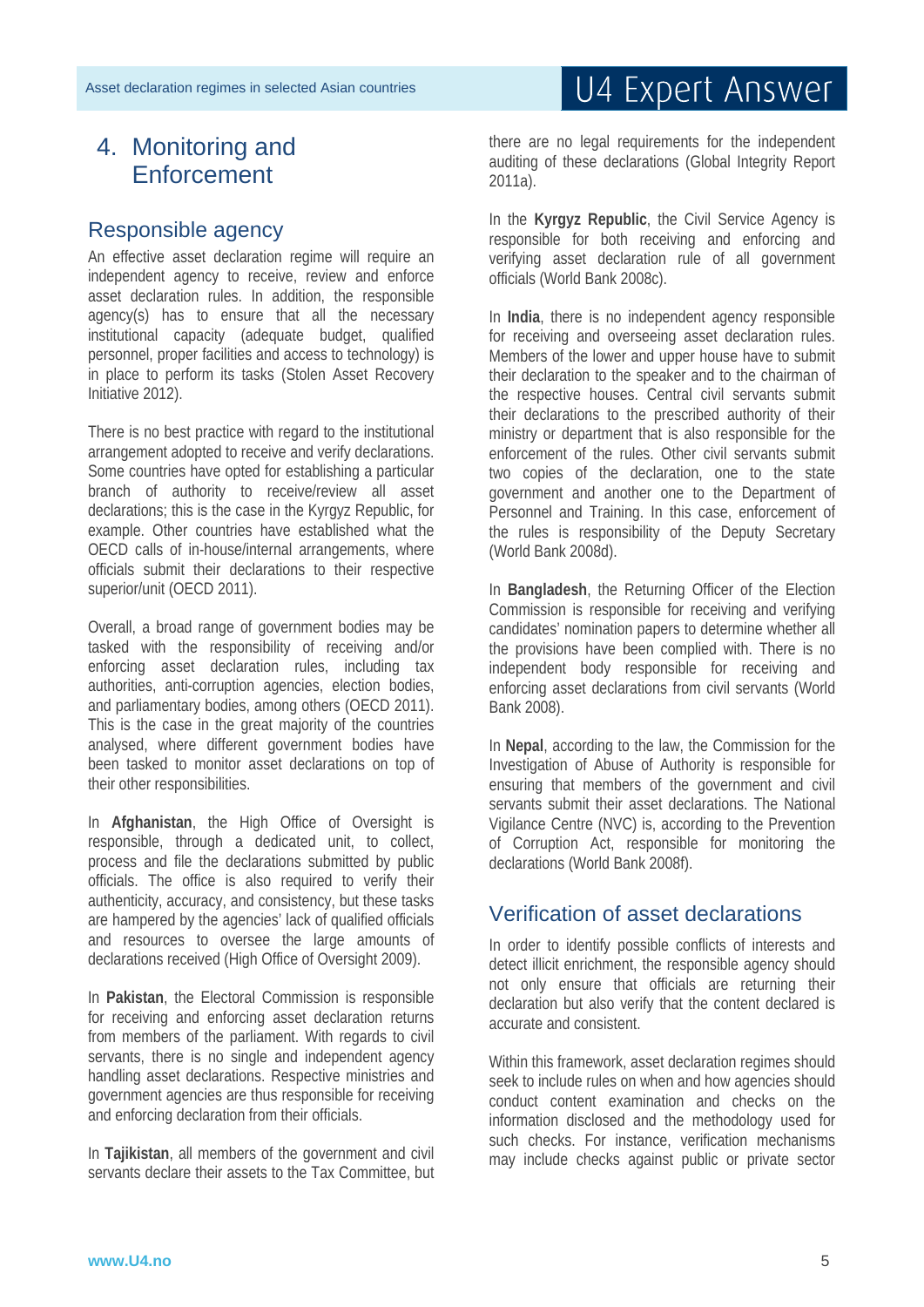records, against previous disclosures by the same official or against the official's lifestyle (Stolen Assets Recovery Initiative 2012). Therefore, government bodies responsible for enforcing asset declaration rules should enjoy investigative powers and be able to request information from other government agencies (OECD 2011).

In addition, mechanisms to decide when to conduct content verification should be in place. This could include establishing a venue for receiving denounces and complaints from the general public, for example. However, content verification seems to be a rather rare approach in the selected Asian countries.

For instance, in **Pakistan**, the law does not specify what type of content examination should be conducted by the Election Commission or by ministries and government agencies. Therefore these entities tend to only control the submission of the declarations. The Election Commission only verifies the content in cases where there is a reason to suspect that the information provided is inaccurate or false, or if a complaint against a specific parliamentarian is received (Global Integrity Report 2010b).

Similarly, in **India**, there are no clear criteria specified by the law regarding how accuracy checks should be conducted. In the case of parliamentarians, the law is even silent with regard to who is responsible for enforcing and verifying parliamentarians' declarations (World Bank 2008d).

In **Tajikistan**, the law is also unclear regarding the role of tax committees and state bodies in overseeing the accuracy of the declarations (World Bank 2008b).

In the **Kyrgyz Republic**, the Civil Service Agency when enforcing asset declaration rules should seek consultation with tax authorities in order to verify the content of the declarations submitted. The Agency may also require clarifications on the content initiate investigations at any time (World Bank 2008c).

The law in **Bangladesh** does not require an independent audit of the declarations and neither establishes clear criteria for content verification (Global Integrity Report 2010a).

As mentioned, in **Nepal**, the National Vigilance Centre, a government body under the direct supervision and control of the prime minister of Nepal created to raise awareness and prevent corruption, is responsible for monitoring the accuracy of the information provided by the head of state, ministers, parliamentarians and civil servants in general. The law does not specify the criteria to be used by the body to verify the content of the declarations (World Bank 2008f). In practice, however, little has been done and the Centre is assessed as rather inefficient in its oversight function (Global Integrity Report 2009).

### 5. Sanctions for noncompliance

Countries should seek to establish criminal penalties and/or administrative sanctions for late submission, non-submission, and submission of false information on a required disclosure report (Stolen Asset Recovery Initiative 2012).

In the majority of countries of interest, the failure to comply with asset disclosure rules is punished only administratively. Some countries have not yet established specific sanctions for false declarations and only very few have established criminal sanctions.

For instance, in **Afghanistan**, sanction for noncompliance include both administrative and criminal penalties. Officials can be administratively sanctioned for late filling or failure to submit their declaration. In these cases, penalties range from fines to suspension or dismissal. Criminal sanctions can be applied in the case of incomplete submission or false declarations, and may include fines, probation, and/or imprisonment (High Office of Oversight 2009). The Helpdesk could not access whether and how penalties have been imposed by the High Office.

In **Pakistan**, the failure to comply with asset disclosure rules (i.e., late filling or non-filling) by members of the parliament can lead to administrative sanctions, such as the suspension of membership in parliament. Criminal sanctions, including fines and/or up to 5-year imprisonment can also be applied if the information declared is false. Civil servants, on the other hand, may only face administrative sanctions for non-compliance (World Bank 2008a).

In **Tajikistan**, members of the government and civil servants can only be punished administratively for noncompliance with asset declaration rules. Penalties include removal from office or denial to join the public administration (as a career civil servant or elected official) (World Bank 2008b).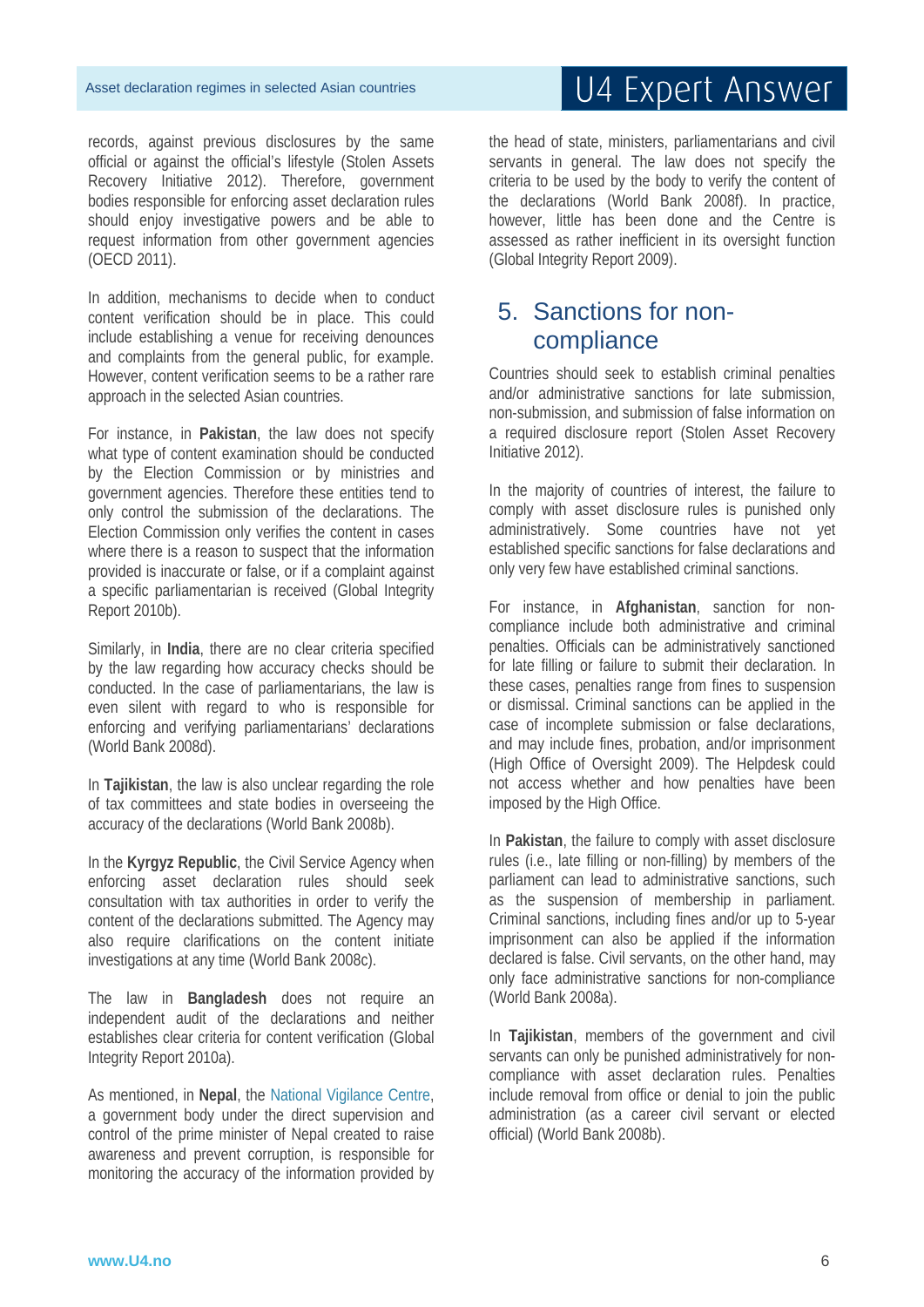In the **Kyrgyz Republic**, the law on asset declaration (2004) does not specify administrative or criminal sanctions for non-compliance by the head of state, ministers and parliamentarians. However, as a dissuasive measure, the responsible oversight agency may publish information of misconduct in the mass media (World Bank 2008c). In the case of civil servants, the law establishes that those who fail to comply with asset declaration obligations can be dismissed from office or subject to disciplinary action (World Bank 2008c).

In **India**, the law does not specify any administrative or criminal sanction for parliamentarians who fail to declare their assets or present false/inaccurate information. General rules regarding conduct within both houses apply in these cases. This means that the speaker of either house can apply general administrative sanction if there is evidence of wrongdoings (World Bank 2008d). Similarly, there are no specific sanctions defined for the non-compliance with asset declaration rules by civil servants, but the failure to comply with provisions of the All India Services (Conduct) Rules and with the Central Civil Servants (Conduct) Rules may lead to disciplinary actions (World Bank 2008d).

In **Bangladesh**, the Election Commission may reject the nomination of a candidate for parliament if the provision regarding asset disclosure is not fulfilled (World Bank 2008e). In addition, if at any time the Election Commission verifies that the information provided was false, the individual may lose its seat in parliament (Global Integrity 2010a). The law, however, does not specify any specific administrative or criminal sanctions for civil servants (World Bank 2008e).

In **Nepal**, the law establishes that the failure to submit the asset declaration or the late submission may result in investigations and the payment of a fine. Sanctions for incomplete submission or false declarations are not provided by the law (World Bank 2008f).

### 6. Public disclosure policy

Asset declarations may be confidential, meaning that declarations made by public officials are only seen by the responsible agency/unit, or may be made available to the public. In opting for public disclosure policies, governments can still decide on whether or not to make the whole content of the declaration available to the public or only part of it (Stolen Assets Recovery Initiative 2012).

# U4 Expert Answer

Experience has shown that the effectiveness of asset declaration regimes depends to a great extent on the public's ability to access disclosed information (OECD 2011; Stolen Assets Recovery 2012; Transparency and Accountability Initiative 2011). Only if public officials' declarations are made available to the wider public in a timely manner, the media, civil society and interested citizens will be able to scrutinise such declarations and support law enforcement.

However, in many countries security and privacy laws may offer challenges for granting public access to declarations (Stolen Assets Recovery Initiative, 2012).

For instance, in **Afghanistan**, to guarantee the security of those required to declare their income, the High Office of Oversight does not disclose information about all officials publicly, but it shares the information with any law enforcement agency for investigative purposes (High Office of Oversight 2009).

On the other hand, in **Pakistan**, asset declarations submitted by parliamentarians and senators are published in the official gazette and available in hard copy, but there is no regulation on the timeframe within which this information should be made available (World Bank 2008a).

In **Tajikistan**, asset declarations are not made publicly available (Global Integrity Report 2011a), and in the **Kyrgyz Republic**, the oversight agency publishes some of the content of asset declarations submitted by government officials online and in the Official Bulletin. The law, however, determines that some information should be kept confidential (Art. 7(2) Law on Asset Declaration) (World Bank 2008c).

In **India**, the law does not require declarations to be made publicly available. However, the president and the prime minister have voluntarily declared and published online their assets. In addition, since 2011, immovable properties declared by civil servants have been posted online (Global Integrity Report 2011b). Civil society organisations have also gained access to asset declaration through requests based on the Right to Information Act (Global Integrity Report 2011b).

In **Bangladesh**, declarations of asset made by candidates for parliament are available to the public (please see: Bangladesh Election Commission Asset Database). However, civil servants' declarations are confidential (Global Integrity Report 2010).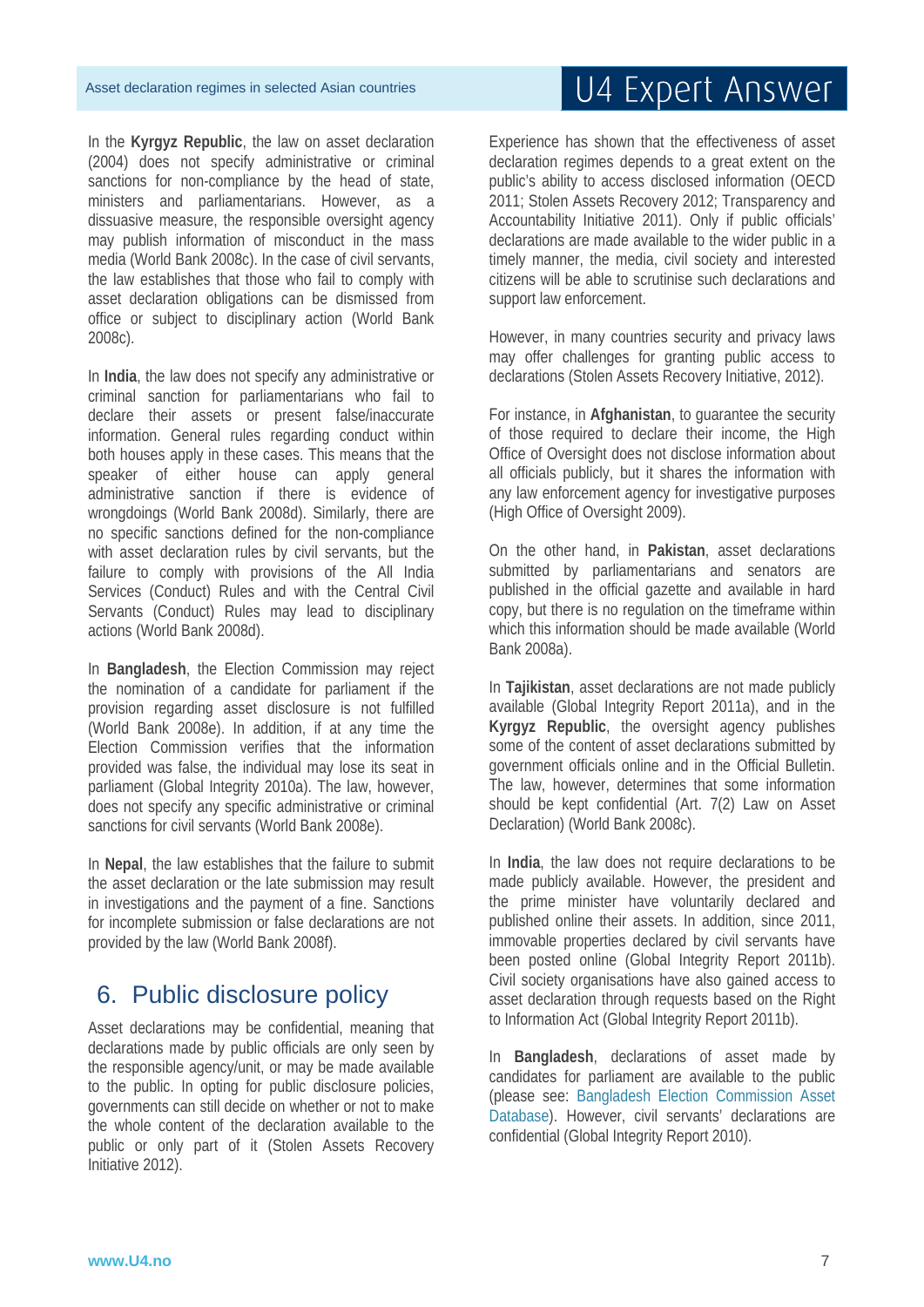In **Nepal**, asset declarations submitted by members of the government and civil servants are confidential and cannot be accessed by the wider public (World Bank 2008f).

### 7. Overview of implementation and challenges

In general, the effective implementation of asset declaration rules depends on a wide variety of issues. First and foremost, political will to enforce the rules in place as well as to change ethical behaviour within the public administration is instrumental. Second, for the effective processing and enforcement of asset declaration laws, financial, human and material resources have to be available for the oversight agency to conduct its tasks. For instance, electronic filing and data management software may facilitate both compliance and the identification of wrongdoings. In addition, qualified and independent staff who are trained to verify the content of the declaration and to conduct investigations are key to curb conflicts of interest and illicit enrichment. Lastly, proportionate and dissuasive sanctions, and civil society and media scrutiny may also help to create incentives for public officials to comply with law.

However, the great majority of studies available on asset declaration focus on the legal framework, paying less attention to how asset declaration rules are being implemented and enforced in practice. In the case of the selected Asian countries in particular, there is very little publicly available information on implementation and results. Nevertheless, based on a few studies and reports as well as experts consulted within the framework of this answer, the following section describes a number of obstacles which are hampering implementation and enforcement of asset declaration rules in the selected countries.

### **Afghanistan**

The Afghan law on asset declaration is rather comprehensive, covering a wide range of officials and requiring regular disclosures. However, the law does not take into consideration the institutional capacity of the agency responsible for receiving, processing and enforcing the law. Therefore, in practice, the High Office of Oversight (HOO), the anti-corruption body responsible for overseeing the declaration of assets in the country, has chosen to prioritise the disclosure of

assets. At an initial stage, those officials required by the constitution to declare their assets had to do so, followed by deputy-ministers, prosecutors, provincial commanders and directors. At a later stage, other highranking officials, mayors, and employees of particular departments were requested to declare their assets. The employing agency is responsible for informing which officials from their agency have to declare assets (Burdescu et al. 2009).

There is no information available on whether the approach adopted by the HOO has helped to address some of the issues related to the high number of declarations to be reviewed. The agency itself claims that implementation and enforcement of the law is a challenge due to the lack of qualified staff to verify compliance with the law and accuracy of the information as well as the lack of data management technologies to process the information (High Office of Oversight 2009). In addition, the fact that declarations are mostly confidential is also a problem. The High Office of Oversight has already acknowledged the importance of making asset declarations available to the wider public, but very little has been done to address this issue (High Office of Oversight 2009).

#### Pakistan

In Pakistan, legal requirements regarding asset declarations are rather comprehensive, but in spite of recent improvements, there are still several challenges to ensure the effective implementation and enforcement of the law.

The Electoral Commission of Pakistan which is the agency responsible for enforcing the law on asset declaration is regarded as relatively independent (Global Integrity Report 2010b). However, there are concerns over the appointment of the head of the commission as well as over the links between its officials and the ruling political party which could potentially harm its independence and impartiality (Global Integrity Report 2010b).

The Commission has nevertheless stepped up the enforcement of asset declaration rules. According to experts consulted, in 2009, 68 Members of the parliament were temporarily suspended for noncompliance with asset declaration rules. In 2010, more than 100 members of the National Assembly were suspended, and in 2011, 154 members of the Senate and assemblies who have failed to submit their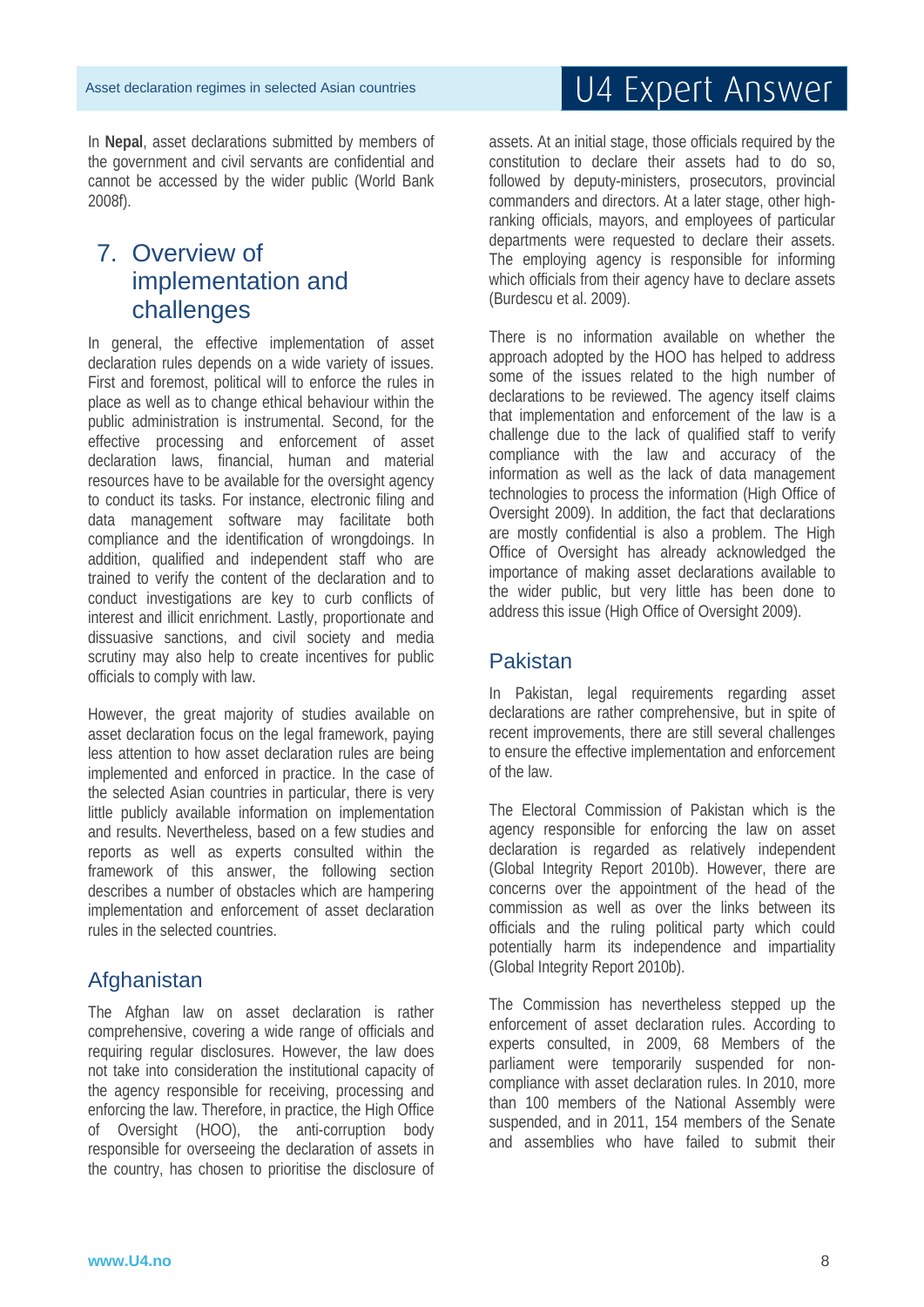declaration of assets and liabilities have been suspended.

These suspensions, however, are only due to the failure of disclosing information and do not include cases where the information provided is inaccurate. In fact, the Electoral Commission rarely verifies the content of the declaration or submits it to the audit institution or another independent body for further verification in cases of suspicions.

On the other hand, since the information declared by members of the parliament is made available to the wider public, civil society organisations are empowered to analyse the data and monitor changes in wealth. For instance, the Pakistan Institute of Legislative Development and Transparency has analysed asset declarations of parliamentarians in the past years and published the results (please see: "How Rich are Pakistani MNAs*"*).

In the case of civil servants, analysis of the implementation and enforcement of the law is more difficult since asset declarations submitted by them are confidential and therefore not available to the public (Global Integrity Report 2011b).

### **Tajikistan**

There is little information regarding how asset declaration rules are dealt with in practice in Tajikistan, but it seems that the current legal framework is ineffective and even if fully implemented and enforced it would leave important loopholes to be exploited by politicians and public officials (Global Integrity Report 2011a).

For instance, the Global Integrity Report assesses conflicts of interest safeguards in the country as rather weak. Similarly, assessments conducted by the OECD conclude that in order to prevent corruption and conflicts of interest, rules governing asset declaration in the country need to be improved. In particular, declarations should be made publicly available, and a clear mechanism for the review of the information provided should be established (OECD 2012b). According to the report, the responsible authority currently lacks the appropriate legal basis and functional procedures to verify the content of the information declared by civil servants, which could certainly hinder the effectiveness of the asset declaration regime as an anti-corruption tool (OECD 2012b).

### Kyrgyz Republic

Assessments conducted by the OECD in 2012 as part of the anti-corruption network for Eastern Europe and Central Asia conclude that the current system of asset declaration in the Kyrgyz Republic is rather ineffective as a tool to fight corruption or prevent conflicts of interest (OECD 2012a).

The main problem identified during the assessment relates to the complexity of the legal framework requiring the disclosure of asset declarations. There are several contradictory rules in place, creating uncertainties and room for manoeuvre when it comes to the enforcement of the law. Attempts to address the problem have been made, but the reforms currently being discussed are fragmented and fail to address the main issues described above (OECD 2012a).

In addition, the agency responsible for the implementation and enforcement of the law has not consistently verified the content of the declarations submitted. While it is known that the submission compliance rate in 2008 was high (close to 97%), there is no information on whether the data disclosed by public officials is accurate. Moreover, the responsible agency has not published any statistics regarding the number of officials sanctioned for non-compliance, late filling or disclosure of false information (World Bank 2008c).

### Bangladesh

In Bangladesh, the little reliance on technology to manage, analyse and store the data disclosed by public officials seems to be one of the greatest challenges to ensure the effective implementation of the rules. The existence of an online database could facilitate the cross-checking of information between different agencies as well as the tracking in changing in wealth. There is a lack of trust in the system, since the responsible agency rarely follows up or questions cases where there is a clear discrepancy in the declarations presented (UNDP AP-INTACT No year).

Another inefficiency of the Bangladesh regime relates to the lack of provisions requiring both members of parliament and the head of government to disclose their assets (Global Integrity Report 2010).

### India

As in other countries analysed, there are very few assessments regarding the implementation of asset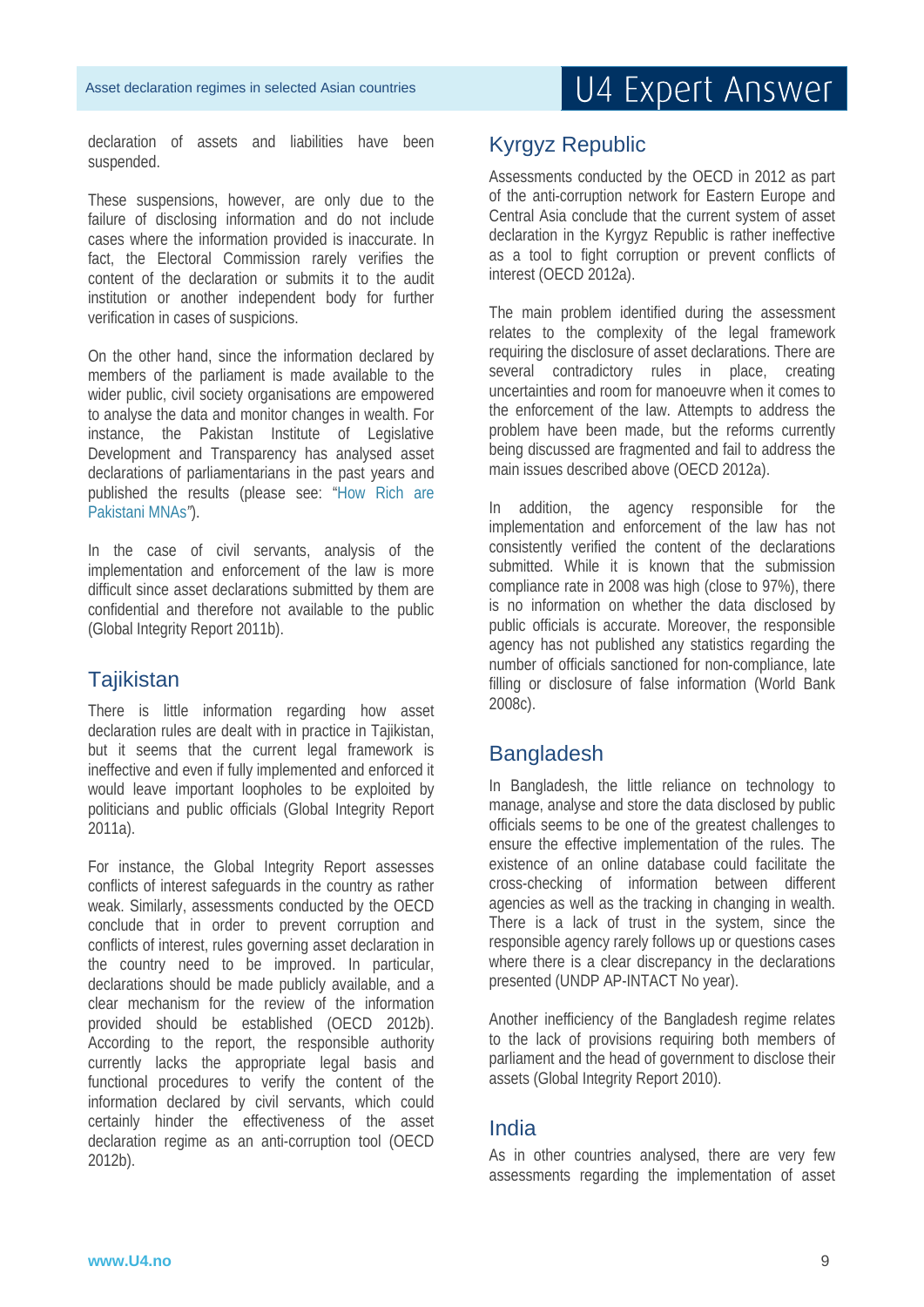declaration rules in India. Nevertheless, according to the Global Integrity Report, implementation and enforcement of the law seem to be hampered by an inadequate legal framework.

While the law requires a wide-range of officials to declare their asset (with the exception of the president), there is no independent agency/body responsible for the audit of these declarations. The agencies current responsible for receiving and overseeing the regime, have not showed any concrete actions in identifying and punishing officials that fail to comply with the law. In addition, the lack of provision requiring the disclosure of declarations to the public combined with the absence of audits make it almost impossible to assess whether asset declarations are complete and accurate (Global Integrity Report 2011b).

### **Nepal**

In Nepal, according to experts, the National Vigilance Centre responsible for preventing corruption and monitoring asset declarations in the country has not been effective in monitoring declaration. Consequently, given that there will be no sanctioning, many officials have failed to submit their declarations. Implementation of the law is further hampered by the misuse of legal loopholes by public officials and politicians (Global Integrity Report 2009). In addition, the law is very often circumvented once officials allegedly transfer properties to the name of other relatives making it harder to identify potential wrongdoings (Global Integrity Report 2009).

### 8. References

Burdescu, R. et. al. 2009. *Income and Asset Declarations: Tools and Trade-Offs*. Stolen Assets Recovery Initiative.

Global Integrity Report. 2009. Nepal Scorecard. http://report.globalintegrity.org/Nepal/2009

Global Integrity Report. 2010a. Bangladesh Scorecard. http://www.globalintegrity.org/report/Bangladesh/2010/

Global Integrity Report. 2010b. Pakistan Scorecard. http://www.globalintegrity.org/report/Pakistan/2010/

Global Integrity Report. 2011a. Tajikistan Scorecard. http://www.globalintegrity.org/report/Tajikistan/2011/scorecar d

Global Integrity Report. 2011b. India Scorecard. http://www.globalintegrity.org/report/India/2011

High Office of Oversight and Anti-Corruption. 2009. "Public Officials' Asset Declaration Strategy - Draft -." http://anticorruption.gov.af/Content/files/Asset.pdf

Messick, R. (2009). *Income and Asset Declaration: Issues to consider in developing a disclosure regime*. U4 Anti-Corruption Resource Centre Publication. http://www.cmi.no/publications/file/3396-income-and-assetsdeclarations.pdf

OECD. 2011*. "*Asset Declarations for Public Officials: A Tool to Prevent Corruption.*"* OECD Publishing. http://dx.doi.org/10.1787/9789264095281-en

OECD. 2012a. "Anti-corruption Network Second Round of Monitoring: Kyrgyz Republic."

http://www.oecd.org/corruption/acn/49882439.pdf

OECD. 2012b. "Anti-Corruption Network Second Round of Monitoring: Tajikistan." http://www.oecd.org/corruption/acn/istanbulactionplan/46822 139.pdf

Stolen Asset Recovery Initiative (Star). 2012. "Public Office, Private Interests: Accountability through income and asset disclosure". http://www1.worldbank.org/finance/star\_site/publications/Publ

ic-Private-Interest.html

Transparency & Accountability Initiative. 2011. "Asset Disclosure: A guide to best practice in transparency, accountability and civic engagement across the public sector." http://www.transparency-initiative.org/wpcontent/uploads/2011/09/2-Asset-disclosure1.pdf

Transparency International. 2013. "Holding Politicians to Account: Asset Declarations."

http://www.transparency.org/news/feature/holding\_politicians to account asset declarations

UNDP AP-INTACT. No year. Comparative Experiences: Asset Declaration. Asia Pacific Integrity in Action Query. Consolidated Reply.

World Bank. 2008a. "Public Accountability Mechanism Pakistan."

http://www.agidata.org/pam/QuickLinksByAbc.aspx

World Bank. 2008b. "Public Accountability Mechanism Tajikistan." http://www.agidata.org/pam/QuickLinksByAbc.aspx

World Bank. 2008c. "Public Accountability Mechanism Kyrgyz Republic." https://www.agidata.org/pam/ProfileIndicator.aspx?c=109&i= 3343